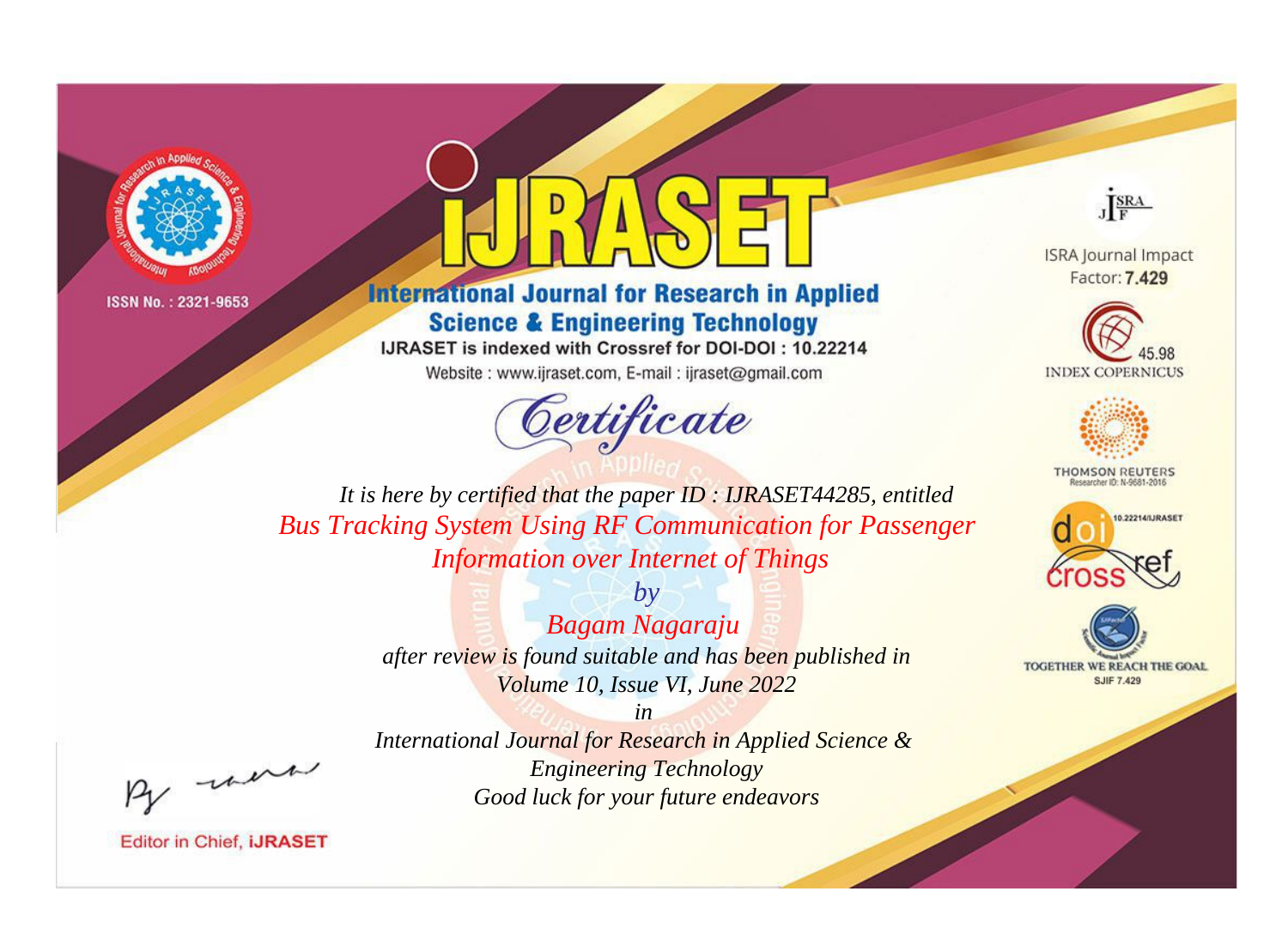



## **International Journal for Research in Applied Science & Engineering Technology**

IJRASET is indexed with Crossref for DOI-DOI: 10.22214

Website: www.ijraset.com, E-mail: ijraset@gmail.com



JERA

**ISRA Journal Impact** Factor: 7.429





**THOMSON REUTERS** 



TOGETHER WE REACH THE GOAL **SJIF 7.429** 

It is here by certified that the paper ID: IJRASET44285, entitled **Bus Tracking System Using RF Communication for Passenger Information over Internet of Things** 

> $b\nu$ Thungapally Akhila after review is found suitable and has been published in Volume 10, Issue VI, June 2022

> > $in$

International Journal for Research in Applied Science & **Engineering Technology** Good luck for your future endeavors

were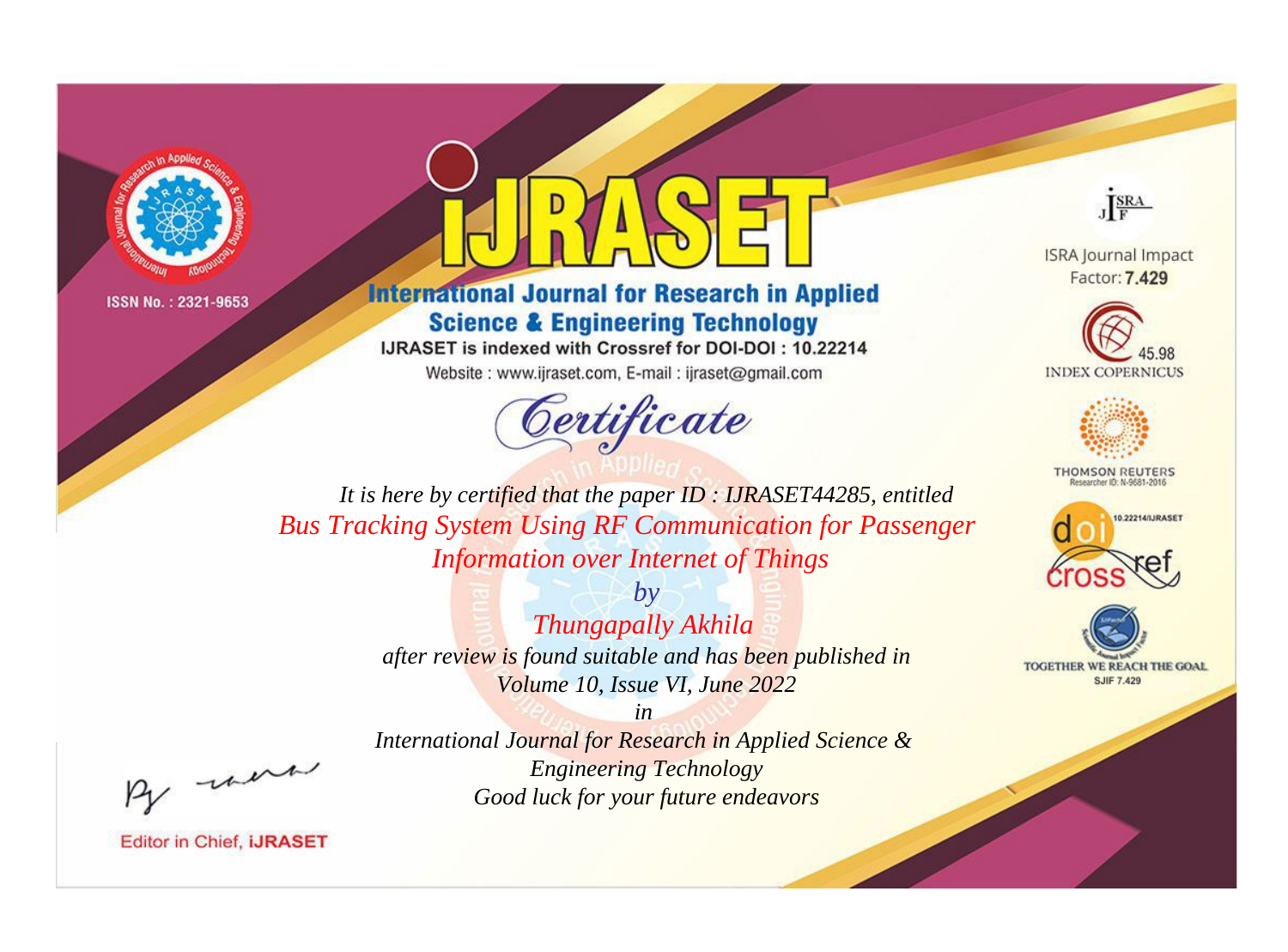



## **International Journal for Research in Applied Science & Engineering Technology**

IJRASET is indexed with Crossref for DOI-DOI: 10.22214

Website: www.ijraset.com, E-mail: ijraset@gmail.com



JERA

**ISRA Journal Impact** Factor: 7.429





**THOMSON REUTERS** 



TOGETHER WE REACH THE GOAL **SJIF 7.429** 

*It is here by certified that the paper ID : IJRASET44285, entitled Bus Tracking System Using RF Communication for Passenger Information over Internet of Things*

> *by Shashank Valasa after review is found suitable and has been published in Volume 10, Issue VI, June 2022*

, un

*in International Journal for Research in Applied Science & Engineering Technology Good luck for your future endeavors*